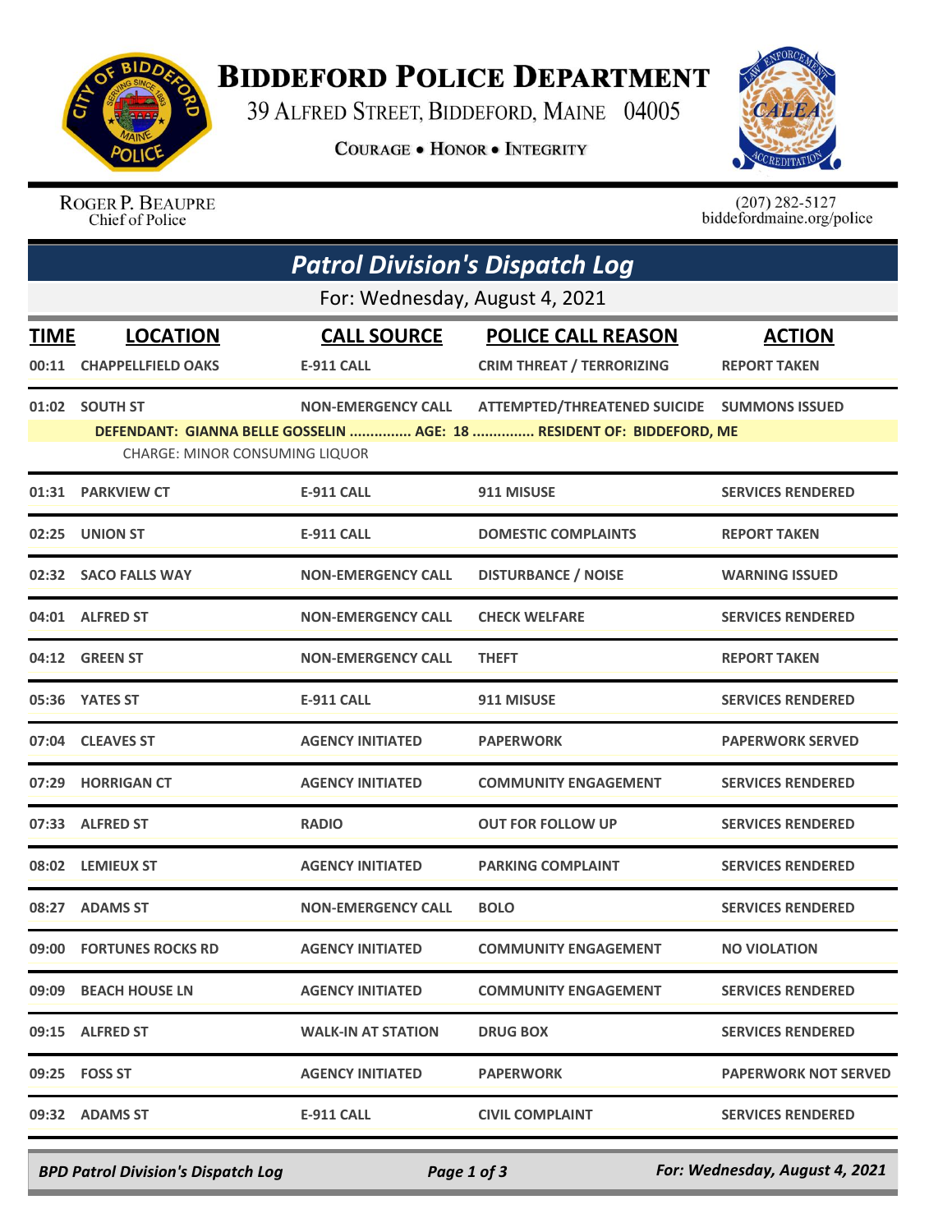| <b>TIME</b> | <b>LOCATION</b><br>09:58 POOL ST | <b>CALL SOURCE</b><br><b>NON-EMERGENCY CALL</b> | <b>POLICE CALL REASON</b><br><b>ARTICLES LOST/FOUND</b> | <b>ACTION</b><br><b>SERVICES RENDERED</b> |
|-------------|----------------------------------|-------------------------------------------------|---------------------------------------------------------|-------------------------------------------|
| 10:38       | <b>POMERLEAU ST</b>              | <b>NON-EMERGENCY CALL</b>                       | <b>CRIMINAL MISCHIEF</b>                                | <b>REPORT TAKEN</b>                       |
| 10:43       | <b>PRECOURT ST</b>               | <b>E-911 CALL</b>                               | <b>VEHICLE CRASH - POLICE ONLY</b>                      | <b>SERVICES RENDERED</b>                  |
| 10:51       | <b>GREEN ST</b>                  | <b>WALK-IN AT STATION</b>                       | <b>DISTURBANCE / NOISE</b>                              | <b>SERVICES RENDERED</b>                  |
| 10:59       | <b>ALFRED ST + MAINE TPKE</b>    | <b>NON-EMERGENCY CALL</b>                       | <b>BOLO</b>                                             | <b>NEGATIVE CONTACT</b>                   |
| 11:14       | <b>GEORGE ST</b>                 | <b>NON-EMERGENCY CALL</b>                       | <b>SUSPICION</b>                                        | <b>NEGATIVE CONTACT</b>                   |
| 11:27       | <b>POOL ST</b>                   | <b>AGENCY INITIATED</b>                         | <b>TRAFFIC OFFENSES</b>                                 | <b>VSAC ISSUED</b>                        |
| 11:34       | <b>POMERLEAU ST</b>              | <b>NON-EMERGENCY CALL</b>                       | <b>TRESPASSING</b>                                      | <b>WARNING ISSUED</b>                     |
| 12:29       | <b>BRIDGE RD</b>                 | <b>AGENCY INITIATED</b>                         | <b>TRAFFIC DETAIL</b>                                   | <b>NO VIOLATION</b>                       |
|             | 12:33 SACO FALLS WAY             | <b>NON-EMERGENCY CALL</b>                       | <b>CHECK WELFARE</b>                                    | <b>SERVICES RENDERED</b>                  |
| 12:35       | <b>MAY ST</b>                    | <b>NON-EMERGENCY CALL</b>                       | <b>ASSIST WITH MEDICAL</b>                              | <b>TRANSPORT TO HOSPITAL</b>              |
| 13:03       | <b>SOUTH ST</b>                  | <b>NON-EMERGENCY CALL</b>                       | <b>CHECK WELFARE</b>                                    | <b>SERVICES RENDERED</b>                  |
| 13:31       | <b>WENTWORTH ST</b>              | <b>NON-EMERGENCY CALL</b>                       | <b>BOLO</b>                                             | <b>SERVICES RENDERED</b>                  |
| 13:36       | <b>FORTUNES ROCKS RD</b>         | <b>AGENCY INITIATED</b>                         | <b>COMMUNITY ENGAGEMENT</b>                             | <b>NO VIOLATION</b>                       |
| 13:59       | <b>BEACH HOUSE LN</b>            | <b>AGENCY INITIATED</b>                         | <b>COMMUNITY ENGAGEMENT</b>                             | <b>NO VIOLATION</b>                       |
| 14:12       | <b>CLEAVES ST</b>                | <b>NON-EMERGENCY CALL</b>                       | <b>PAPERWORK</b>                                        | <b>SERVICES RENDERED</b>                  |
|             | 14:43 POMERLEAU ST               | <b>AGENCY INITIATED</b>                         | <b>OUT FOR FOLLOW UP</b>                                | <b>SERVICES RENDERED</b>                  |
|             | 15:12 ALFRED ST                  | <b>WALK-IN AT STATION</b>                       | <b>OUT FOR FOLLOW UP</b>                                | <b>SERVICES RENDERED</b>                  |
|             | 15:27 GEORGE ST                  | <b>E-911 CALL</b>                               | <b>ASSIST WITH MEDICAL W/ ENGINE</b>                    | <b>NO TRANSPORT</b>                       |
|             | <b>15:33 PIKE ST</b>             | <b>NON-EMERGENCY CALL</b>                       | <b>BURGLARY OF A MOTOR VEHICLE</b>                      | <b>NO VIOLATION</b>                       |
|             | 16:01 GREENFIELD LN              | <b>NON-EMERGENCY CALL</b>                       | <b>CHECK WELFARE</b>                                    | <b>SERVICES RENDERED</b>                  |
|             | <b>16:17 MOUNTAIN RD</b>         | <b>NON-EMERGENCY CALL</b>                       | <b>ALARM - POLICE</b>                                   | <b>BUILDING CHECK/SECURE</b>              |
|             | 16:30 ELM ST                     | <b>AGENCY INITIATED</b>                         | <b>TRAFFIC OFFENSES</b>                                 | <b>NO TRANSPORT</b>                       |
|             | 17:54 MAIN ST                    | <b>E-911 CALL</b>                               | <b>DOMESTIC COMPLAINTS</b>                              | <b>REPORT TAKEN</b>                       |
|             | 17:54 PROSPECT ST + MYRTLE ST    | <b>NON-EMERGENCY CALL</b>                       | <b>VEHICLE CRASH - POLICE ONLY</b>                      | <b>STATE FORM TAKEN</b>                   |
|             | 18:03 MORIN ST                   | <b>NON-EMERGENCY CALL</b>                       | <b>HAZMAT INCIDENT</b>                                  | <b>REMOVED HAZARD</b>                     |

*BPD Patrol Division's Dispatch Log Page 2 of 3 For: Wednesday, August 4, 2021*